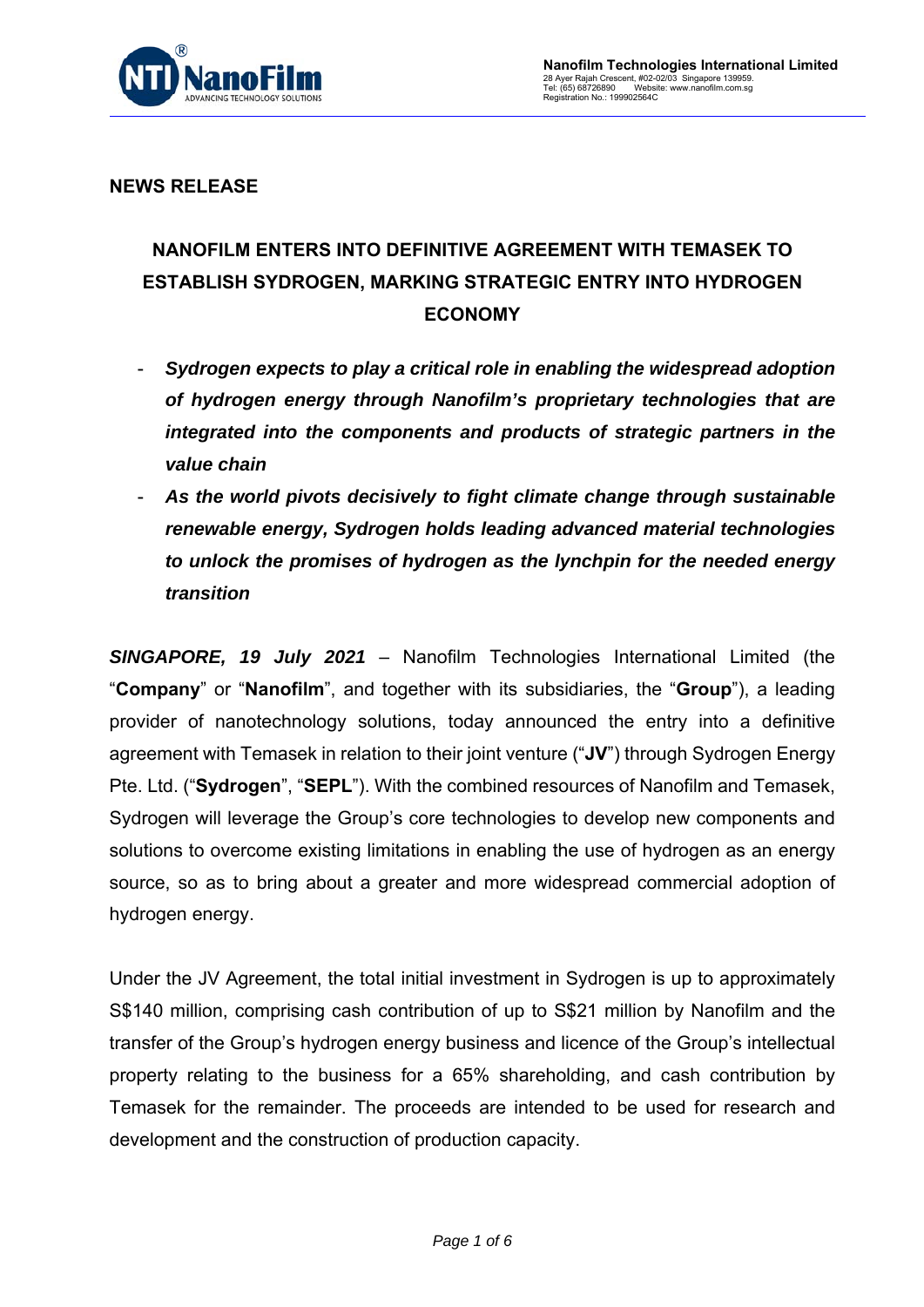

**Dr Shi Xu (**史旭**), Founder and Executive Chairman of the Company**, said, "We are excited to partner Temasek in this strategic joint venture to tackle the global climate change crisis through technological solutions that enable the hydrogen economy. The combination of Nanofilm's technologies and Temasek's global network will help Sydrogen bring its advanced solutions to the hydrogen economy quickly and effectively.

We are pleased that Nanofilm is launching Sydrogen as an independent joint venture, in line with our strategic plan to expand into different end-markets, with our proprietary technologies and production capabilities to connect deep tech with the commercial world. Sydrogen also forms a key pillar of Nanofilm's group sustainability effort in supporting the United Nations Sustainable Development Goal of Affordable and Clean Energy."

## **Unlocking the Hydrogen Economy through Sydrogen**

Sydrogen will execute all hydrogen energy businesses of Nanofilm. The first focus area will be the application of Nanofilm's proprietary Filtered Cathodic Vacuum Arc technology in the development of protective carbon coatings for metallic bipolar plates of fuel cells and electrolysers. This carbon coating that is similar to conductive diamond, with special material properties such as corrosion resistance, low resistivity, ion-leaching prevention, and high conductivity, is critical to manufacturing cost effective metallic bipolar plates.

Fuel cells and electrolysers are important building blocks in a hydrogen economy, but they have been plagued by cost and durability issues linked with bipolar plates. Bipolar plates which incorporate Sydrogen's advanced technologies, will enable a wide range of fuel cell and electrolyser systems with simpler designs, extended useful life, better heat control and greater power density to be commercialised. If successfully implemented and scaled, this will present a substantial growth potential and reduction of total cost of ownership. Promising areas of applications include passenger and commercial automotive, light powered mobility solutions and stationary power.

As a deep tech venture, Sydrogen will anchor its core research and development activities in Singapore and build up a Centre of Excellence to support its development and production roadmap in multiple targeted sites located close to customers and value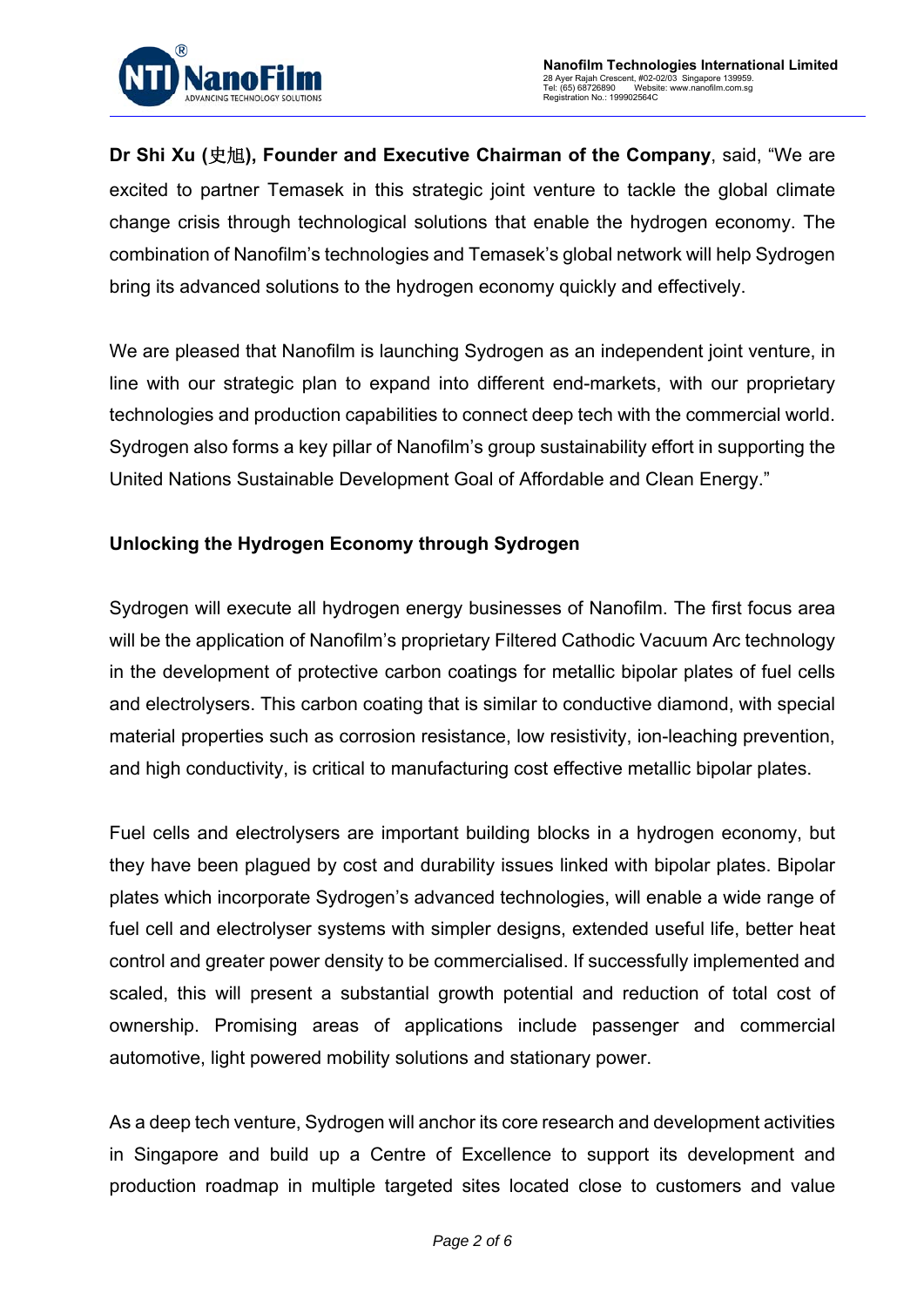

chains of interests. Specifically, Sydrogen sees China as an attractive market, with government policies strongly supporting the development of a hydrogen economy starting with fuel cell electric vehicles. Sydrogen also plans to invest significant effort to develop additional core component technologies in areas such as catalysts and hydrogen storage.

## **Partnerships and Technology Aggregation**

Beyond the in-house developed technologies, Sydrogen looks to build an inclusive ecosystem, performing the role of a key technology aggregator to its strategic value chain partners, by combining synergies and complementary technologies.

Sydrogen has entered into a technology collaboration with Nanyang Technological University ("**NTU**") to license the latter's fuel cell associated intellectual property, with strong support from NTU's Professor Chan Siew Hua, an advocate of the hydrogen economy who has been working on hydrogen and fuel cell technology in the last 30 years, to research and develop novel catalysts and membrane-electrode-assembly for Proton Exchange Membrane Fuel Cell ("**PEMFC**") systems.

**Professor Chan Siew Hua of NTU**, said, "I am confident of this collaboration with Sydrogen and jointly commercialising and furthering research developed at NTU. This collaboration focuses on technology innovation, covering key components design and manufacturing, and the full characterisation of PEMFCs." He added, "Hydrogen is experiencing unprecedented momentum today. We should not miss this unique opportunity to make hydrogen and fuel cells an integral part of our clean and secure energy future."

#### **New Leadership Appointments at Sydrogen**

Mr James Rowan, Non-executive Non-independent Director of Nanofilm, will serve as Chairman of Sydrogen. Mr Rowan brings with him a wealth of experience from his earlier roles with leading technology and product companies, such as the Dyson Group (where he held various roles including Executive Director, Chief Operating Officer and Chief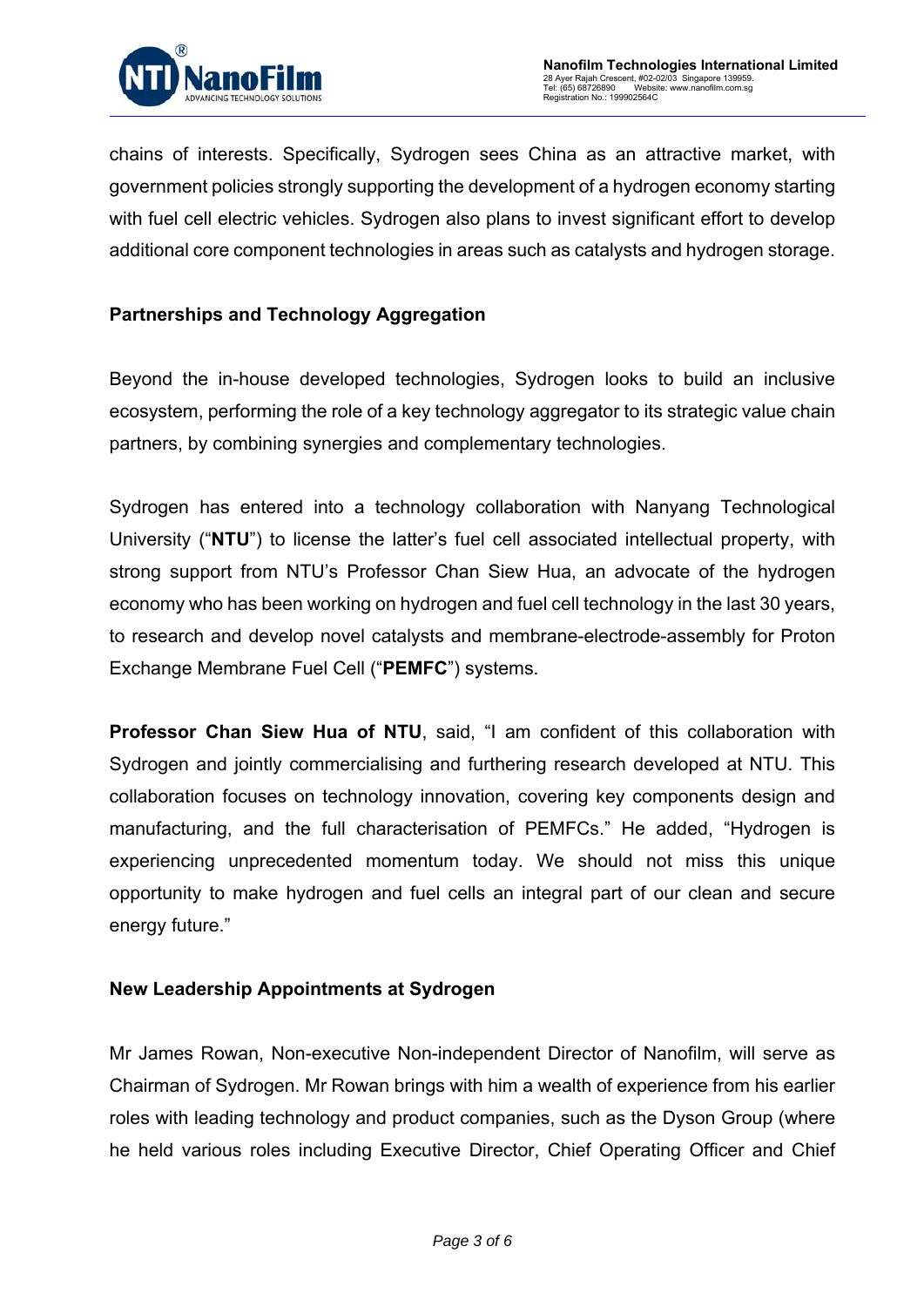

Executive Officer) and BlackBerry Limited (later known as Research in Motion Limited) where he was the Chief Operating Officer (Global Operations).

Mr Dev Rudra will join as Chief Executive Officer of Sydrogen. Mr Rudra brings over two decades of global operating leadership experience in high technology engineered product companies like Pratt & Whitney and General Electric. A general manager and lean practitioner, Mr Rudra has held positions of increasing scope and responsibility in USA, Taiwan and Singapore. Most recently he was the Managing Director of General Electric Aviation's manufacturing and aftermarket service businesses in Singapore.

**Mr Rudra, Chief Executive Officer of Sydrogen**, said, "I am delighted to be part of the Nanofilm family and honored to be entrusted with the responsibility to lead Sydrogen. As our world pivots towards decarbonisation through sustainable energy including hydrogen, we believe Sydrogen holds the key advanced material technologies to help bring about this whole new world of possibilities."

**ENDS**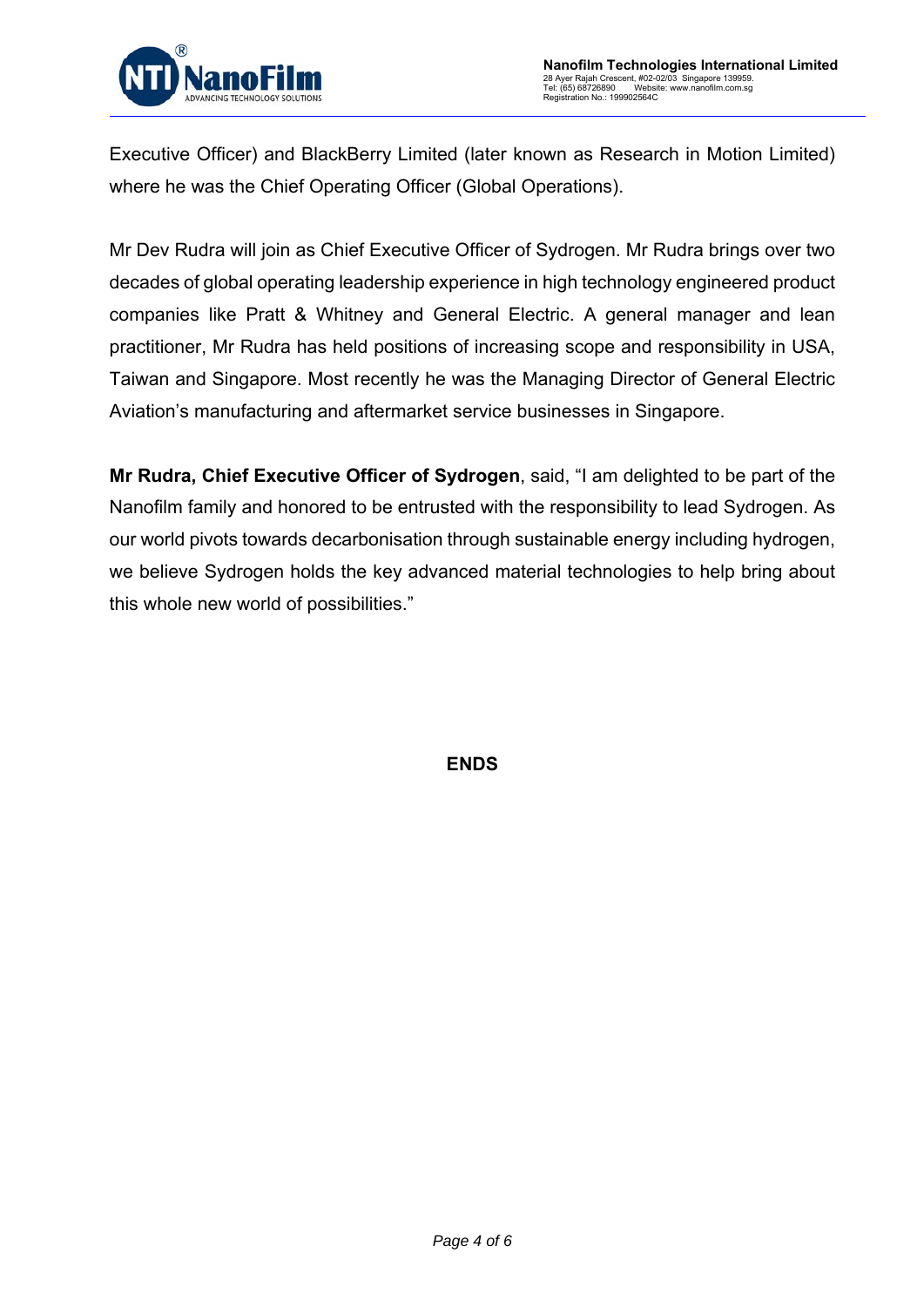

## **ABOUT NANOFILM TECHNOLOGIES INTERNATIONAL LIMITED**

Listed on the Mainboard of Singapore Exchange Securities Trading Limited ("**SGX-ST**") on 30 October 2020, Nanofilm Technologies International Limited ("**Nanofilm**") is a leading provider of nanotechnology solutions in Asia, leveraging its proprietary technologies, core competencies in R&D, engineering and production, to provide technology-based solutions across a wide range of industries. Nanofilm's solutions serve as key catalysts in enabling its customers to achieve high value-add advancements in their end-products in an environmentally sustainable manner.

Nanofilm is a constituent of the FTSE ST China Index, FTSE ST Singapore Shariah Index, FTSE ST Large & Mid Cap Index, FTSE ST Mid Cap Index and the MSCI Singapore Small Cap Index.

### **ABOUT SYDROGEN ENERGY PRIVATE LIMITED**

Sydrogen Energy is a Singapore headquartered joint venture between Nanofilm Technologies International and Temasek that is focused on the development and production of components and solutions to enable the hydrogen economy.

#### **ABOUT TEMASEK**

Temasek is an investment company with a net portfolio value of S\$381 billion (US\$283b) as at 31 March 2021. Our Temasek Charter defines our three roles as an Investor, Institution and Steward, and shapes our ethos to do well, do right, and do good. As a provider of catalytic capital, we seek to enable solutions to key global challenges. We deploy financial capital to stimulate innovation and growth; develop human capital to uplift capabilities and enhance potential; enable natural capital and foster sustainable solutions for the climate and a better living environment; and seed social capital to transform lives for a more inclusive and resilient world. Sustainability is at the core of all that we do. We actively seek sustainable solutions to address present and future challenges, as we